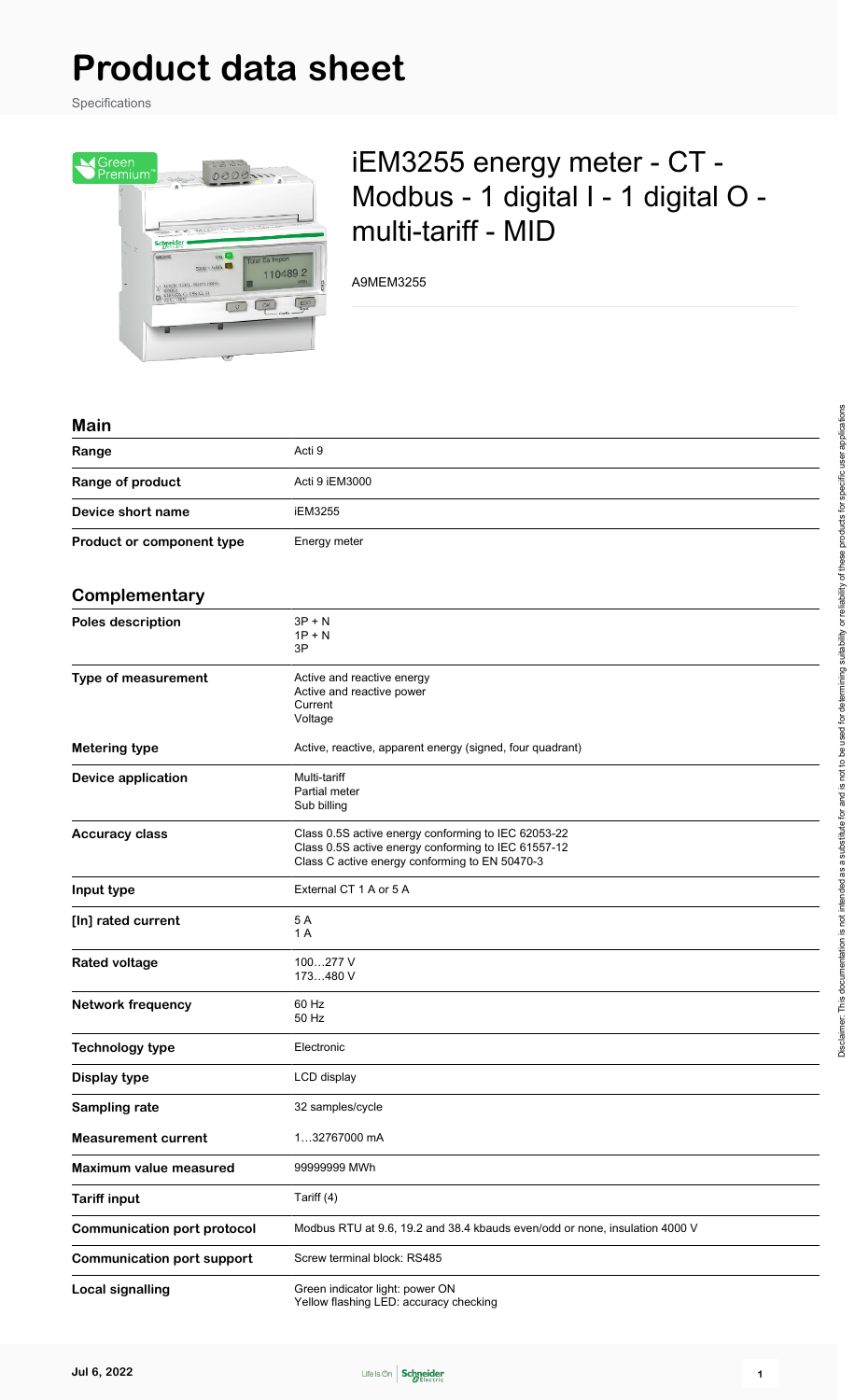|                                          | alarm: overload<br>Yellow indicator light: communications are active on the Modbus port (Modbus)                                                                                                                                                                                                                                                                            |
|------------------------------------------|-----------------------------------------------------------------------------------------------------------------------------------------------------------------------------------------------------------------------------------------------------------------------------------------------------------------------------------------------------------------------------|
| <b>Number of inputs</b>                  | 1 digital 05 V/1140 V 24 V DC                                                                                                                                                                                                                                                                                                                                               |
| Number of outputs                        | 1 digital (static)                                                                                                                                                                                                                                                                                                                                                          |
| <b>Output voltage</b>                    | 540 V DC@50 mA                                                                                                                                                                                                                                                                                                                                                              |
| <b>Mounting mode</b>                     | Clip-on                                                                                                                                                                                                                                                                                                                                                                     |
| <b>Mounting support</b>                  | DIN rail                                                                                                                                                                                                                                                                                                                                                                    |
| <b>Connections - terminals</b>           | Current circuit: screw terminals 6 mm <sup>2</sup> cable(s)<br>Voltage circuit: screw terminals 2.5 mm <sup>2</sup> cable(s)                                                                                                                                                                                                                                                |
| Overvoltage category                     | Ш                                                                                                                                                                                                                                                                                                                                                                           |
| <b>Standards</b>                         | <b>IEC 61036</b><br>IEC 62053-23<br>UL 61010-1<br>IEC 61010<br>IEC 62053-22<br>IEC 61557-12                                                                                                                                                                                                                                                                                 |
| <b>Product certifications</b>            | CE conforming to IEC 61010 (safety)<br>CE conforming to EN 61557-12 (power monitor)<br>CE conforming to IEC 61326-1 (EMC)<br>CULus conforming to UL 61010 (safety)<br>CULus conforming to ANSI C12.20 (sub-meter)<br>EAC (sub-meter)<br>RCM conforming to NMI M 6-1 (sub-meter)<br>UL<br>MID conforming to EN 50470-3 (sub-meter)<br>MID conforming to EN 62052 (sub-meter) |
| Environment                              |                                                                                                                                                                                                                                                                                                                                                                             |
| IP degree of protection                  | IP40 front panel: conforming to IEC 60529<br>IP20 body: conforming to IEC 60529                                                                                                                                                                                                                                                                                             |
| <b>Pollution degree</b>                  | $\overline{2}$                                                                                                                                                                                                                                                                                                                                                              |
| <b>Relative humidity</b>                 | 595 % at 50 °C                                                                                                                                                                                                                                                                                                                                                              |
| Ambient air temperature for<br>operation | -2555 °C - IEC                                                                                                                                                                                                                                                                                                                                                              |
| Ambient air temperature for<br>storage   | $-4085 °C$                                                                                                                                                                                                                                                                                                                                                                  |
| <b>Operating altitude</b>                | $< 2000 \text{ m}$                                                                                                                                                                                                                                                                                                                                                          |
| Colour                                   | White                                                                                                                                                                                                                                                                                                                                                                       |
| 9 mm pitches                             | 10                                                                                                                                                                                                                                                                                                                                                                          |
| Width                                    | 90 mm                                                                                                                                                                                                                                                                                                                                                                       |
| <b>Height</b>                            | 95 mm                                                                                                                                                                                                                                                                                                                                                                       |
| <b>Depth</b>                             | 69 mm                                                                                                                                                                                                                                                                                                                                                                       |
|                                          |                                                                                                                                                                                                                                                                                                                                                                             |
| <b>Packing Units</b>                     |                                                                                                                                                                                                                                                                                                                                                                             |
| Unit Type of Package 1                   | <b>PCE</b>                                                                                                                                                                                                                                                                                                                                                                  |
| Number of Units in Package 1             | 1                                                                                                                                                                                                                                                                                                                                                                           |
| Package 1 Weight                         | 365.0g                                                                                                                                                                                                                                                                                                                                                                      |
| Package 1 Height                         | 8 cm                                                                                                                                                                                                                                                                                                                                                                        |
| Package 1 width                          | 9.5 cm                                                                                                                                                                                                                                                                                                                                                                      |
| Package 1 Length                         | 10.5 cm                                                                                                                                                                                                                                                                                                                                                                     |
| Unit Type of Package 2                   | S03                                                                                                                                                                                                                                                                                                                                                                         |
| <b>Number of Units in Package 2</b>      | 30                                                                                                                                                                                                                                                                                                                                                                          |
| Package 2 Weight                         | 11.426 kg                                                                                                                                                                                                                                                                                                                                                                   |

**Package 2 Height** 30 cm